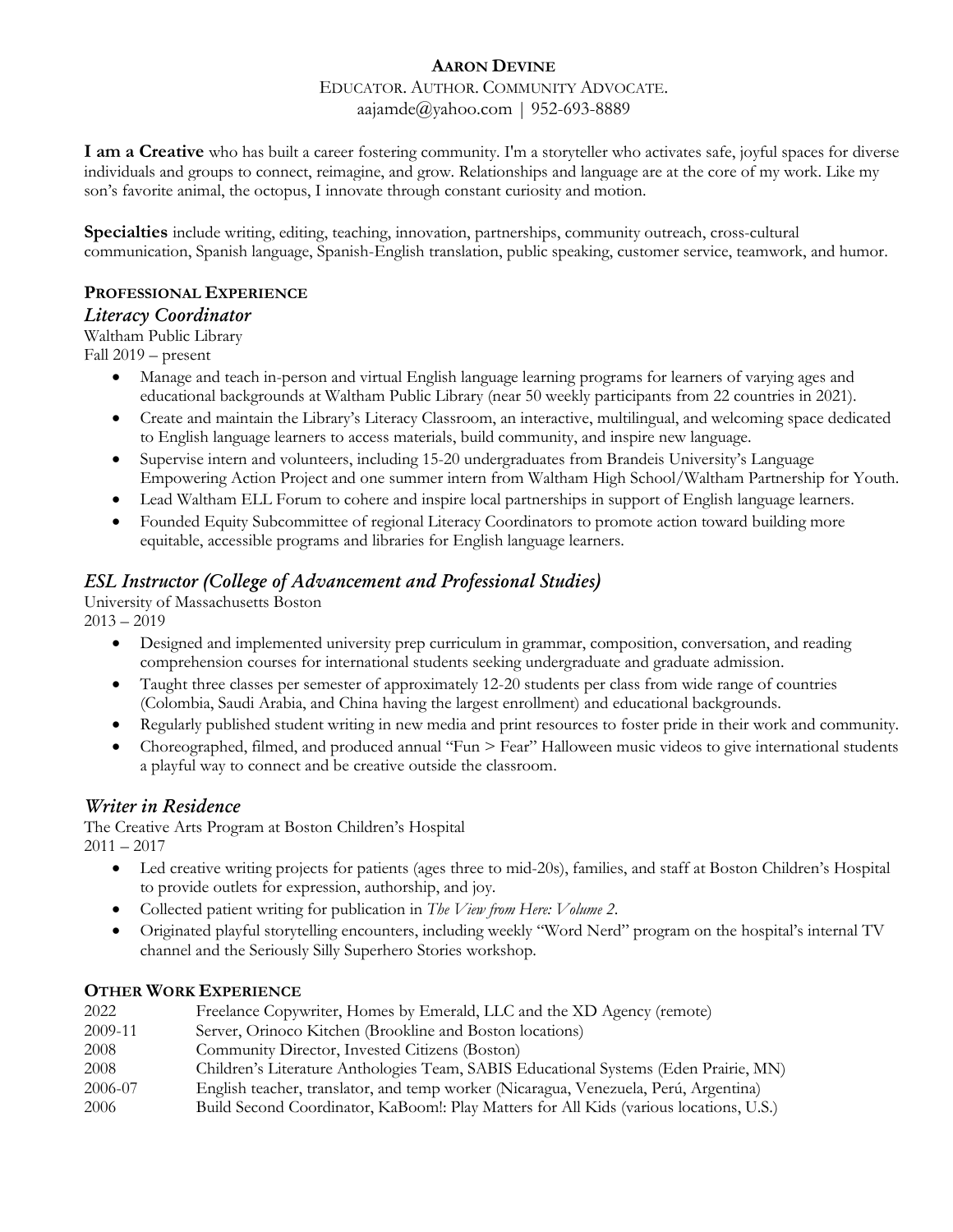#### EDUCATOR. AUTHOR. COMMUNITY ADVOCATE. aajamde $@$ yahoo.com | 952-693-8889

2006 Server, Tryg's restaurant (Minneapolis, MN) 2004-05 Behrend Builders Coordinator/AVODAH fellow, Jewish Community Center (Washington D.C.)

# **COMMUNITY ENGAGEMENT/VOLUNTEER SERVICE**

# *Co-founder, Program Advisor, and Series Emcee*

Write on the DOT

 $2011 -$ present

- Launched neighborhood-based reading series and literary platform in Dorchester (Boston) to bring writers and neighbors together to joyfully share creative work and build community.
- Led all steps of publication (promotion, selection, editing, layout/design, publication) for five (of six) books of local writing, featuring multi-genre and multi-generational authors, catalogued with Boston Public Library.
- Built and managed Write on the DOT website and social media platforms including #DotWrite21 campaign to foster community and inspire writing virtually during the Covid-19 pandemic.

# *Writing workshop instructor*

826Boston: writing, tutoring, and publishing non-profit; Roxbury, MA 2010-2011

 Created and taught free writing workshops to school-aged children, including "Homerun Sports Stories" (anthologized in *Don't Forget to Write*) and "Found in Translation."

# *Memoir Project intern*

Grub Street Creative Writing Center and City of Boston; Jamaica Plain, MA 2009

Helped collect, edit, and translate memoir writing by Spanish-speaking, senior citizen residents of Jamaica Plain.

# *Tennis instructor and* **Play Tennis Day** *Coordinator*

Raymond Recreation tennis courts in Georgia-Petworth, Washington D.C. Feb-July 2005

- Initiated and taught free tennis program for kids (ages 5-15) at the Raymond Recreation tennis courts in Georgia-Petworth neighborhood of D.C.
- Conceived and coordinated "Play Tennis Day" event to repair court damage, construct a tennis wall, paint a community mural, host an exhibition match, and celebrate community.
- Forged partnerships with the Washington Tennis and Education Foundation, District of Columbia Parks and Recreation, Howard University Tennis Team, D.C. Jewish Community Center, and Shiloh Baptist Church.
- Wrote successful grants to Coca Cola Foundation and local Advisory Neighborhood Commission.

# **OTHER VOLUNTEER EXPERIENCE**

| 2016, 2017 | Team Walk Coordinator, Eversource Walk for Children; Boston, MA        |
|------------|------------------------------------------------------------------------|
| 2015       | Mentor, PresenTense Institute; Boston, MA                              |
| 2010-12    | Muse and the Marketplace Conference volunteer, Grub Street; Boston, MA |
| 2008       | The Dance Complex Volunteer; Cambridge, MA                             |

### **WORKSHOPS AND CONFERENCES**

| 2022 | Presenter: "Beyond Books: Sharing ELL resources" for Waltham Public Schools                         |
|------|-----------------------------------------------------------------------------------------------------|
| 2020 | Instructor: "With Dedication: Writing Poems To and For Other People" 5-week online writing workshop |
| 2019 | Instructor: "A Home is a Poem" community writing workshop with Write on the DOT at Frugal           |
|      | Bookstore as part of the Boston Book Festival's BBF Unbound in Nubian Square                        |
| 2018 | Instructor: "A Home is a Poem" community writing workshop with Write on the DOT at Boston Public    |
|      | Library-Copley as part of the Boston Book Festival's BBF Unbound in Copley Square                   |

2018 Instructor: "Memoir and Personal Essay" 6-week writing workshop at Egleston Branch Library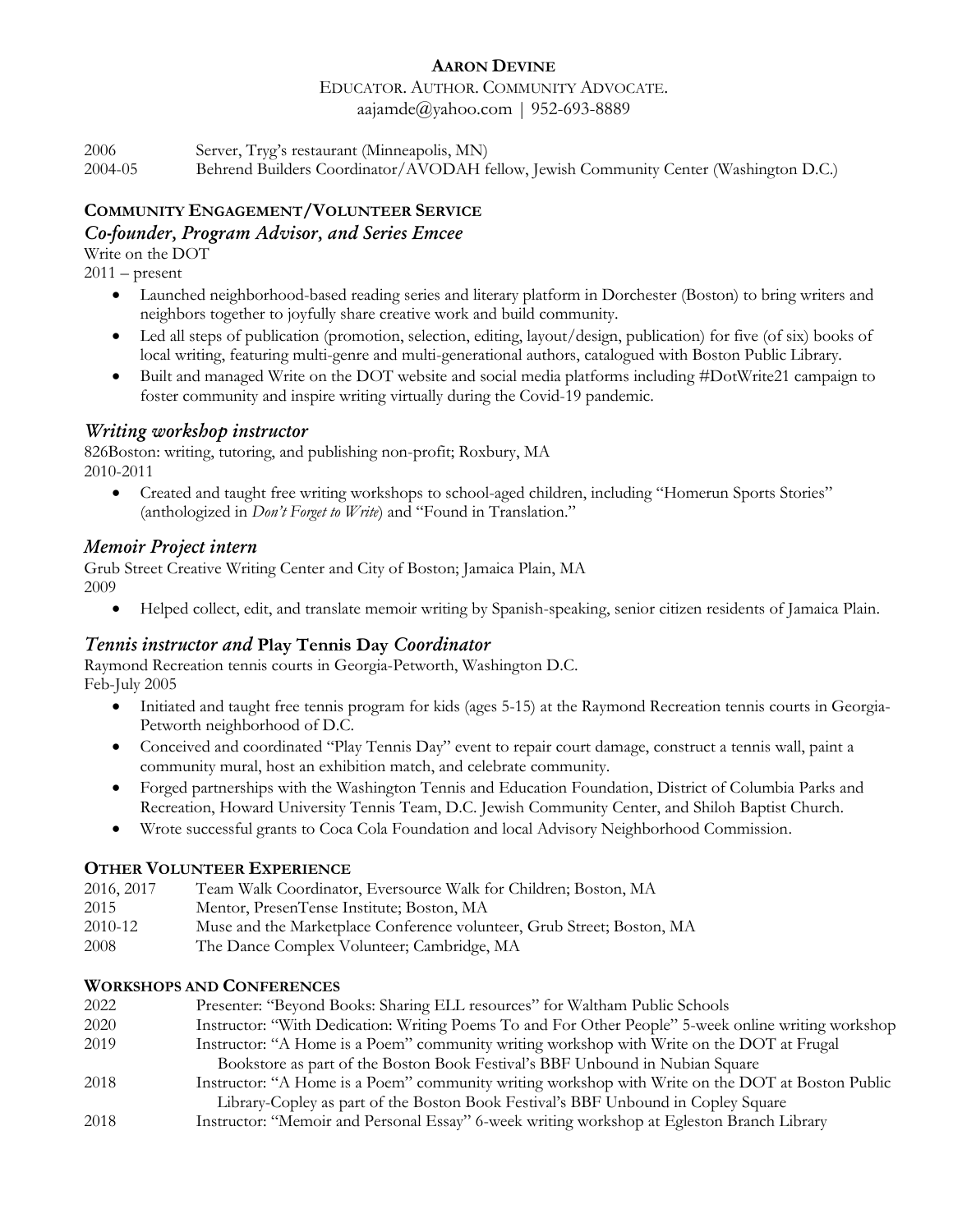#### EDUCATOR. AUTHOR. COMMUNITY ADVOCATE.

aajamde@yahoo.com | 952-693-8889

| 2018    | Presenter: Conference on Teaching, Learning, and Technology at UMass Boston, "3D Printing: Language             |
|---------|-----------------------------------------------------------------------------------------------------------------|
|         | as Key"                                                                                                         |
| 2017    | Instructor: Staff Creative Writing Sessions at Boston Children's Hospital                                       |
| 2017    | Presenter: Brazilian Teachers Summit at UMass Boston, "On using New Media and Creative Writing to<br>teach ESL" |
| 2015    | Instructor: SONAD Glen Brook Youth Writers Workshop; Harrisville, NH                                            |
| 2015    | Presenter: "Words of Healing" Concurrent Session, Association of Pediatric Hematologic and Oncology             |
|         | Nurses National Conference in Providence, RI                                                                    |
| 2013    | Panelist: "Writing Outside the Classroom," Assoc. of Writers and Writing Programs Conference, Boston            |
| 2012    | Instructor: "Writing for Children" 6-week workshop Osher Lifelong Learning Institute at UMass Boston            |
| 2011    | Writer in Residence workshops at Pearl Street Yoga Studio; Dorchester, MA                                       |
| 2008-09 | Instructor: Youth Creative Writing Workshops at 826Boston; Roxbury, MA                                          |
| 2008    | Facilitator: Story of Stuff community workshops with Invested Citizens; Boston, MA and New York, NY             |

#### **PUBLICATIONS**

#### *Author*

"Blizzard Poem," Window Cat Press, 2018 and *Welcome to the Neighborhood: An Anthology of American Coexistence*, Ohio University Press, 2019

"After the Minneapolis Miracle: Have Vikings Fans Truly Won?" The Good Men Project, 2018

"Witness," Story Showcase: Live at the Podcast Garage, 2017

"Are You My Uber?" McSweeney's Internet Tendency, 2016

"Hank vs. Henry: Howard Bryant's The Last Hero," The Good Men Project, 2014

*Dakota Falls and Other Stories*, UMass Boston MFA Thesis, 2013

"Interview with Adam Haslett," *The Breakwater Review*, 2011

"Homerun Sports Stories," *Don't Forget to Write: A Collection of Creative Writing from 826National*, 2011

"In Webster's," Flashquake.com and *The Inman Review*, 2010

*Wonder/Wander: 522 Days in Latin America* (book), Self-published, 2009

### *Translator*

"Cuerpo Público" (Public Body) by Mariela Cordero; *Origins Journal*, 2018 "Fragment 31" by Sappho; *Write on the DOT: Volume II*, 2013 "Samsara" by Alfredo Alegría; *Write on the DOT: Volume I*, 2012 *Qhapaq Ñan: The Inka Path of Wisdom* (book) by Javier Lajo Lazo; Amaro Runa Press (Perú), 2007

# *Editor*

*Write on the DOT: Volume VI* (November 2021) *Windows to Our World: Volumes I and II, Fall 2020 and Spring 2021 With Dedication: New Poems*, workshop chapbook, 2020 *Write on the DOT: Volume V*, 2019 *In the Direction of Truth*  $\mathcal{Q}$  *Love: Memoir and Personal Essay*, workshop chapbook, 2018 *The Language of Illness* (Volumes 1-3); UMass Boston, 2015, 2016, 2018 *Write on the DOT: Volume IV*, 2018 Chapbooks (various) of creative writing and translation by ESL students at UMass Boston, 2013-2018 *Escribir Es Una Fiesta*, Anthology of Student Writing from Hispanic Writers Week, 2010-2011 *Write on the DOT: Volume II*, 2012 *The View From Here: Volume 2*, Boston Children's Hospital internal publication, 2011 *Write on the DOT*: *Volume 1*, 2011

### **GRANTS/AWARDS**

2020 Fellowes Athenaeum Trust grant (to teach 5-week online poetry workshop) 2018 Fellowes Athenaeum Trust grant (to teach 6-week memoir workshop at Egleston branch library)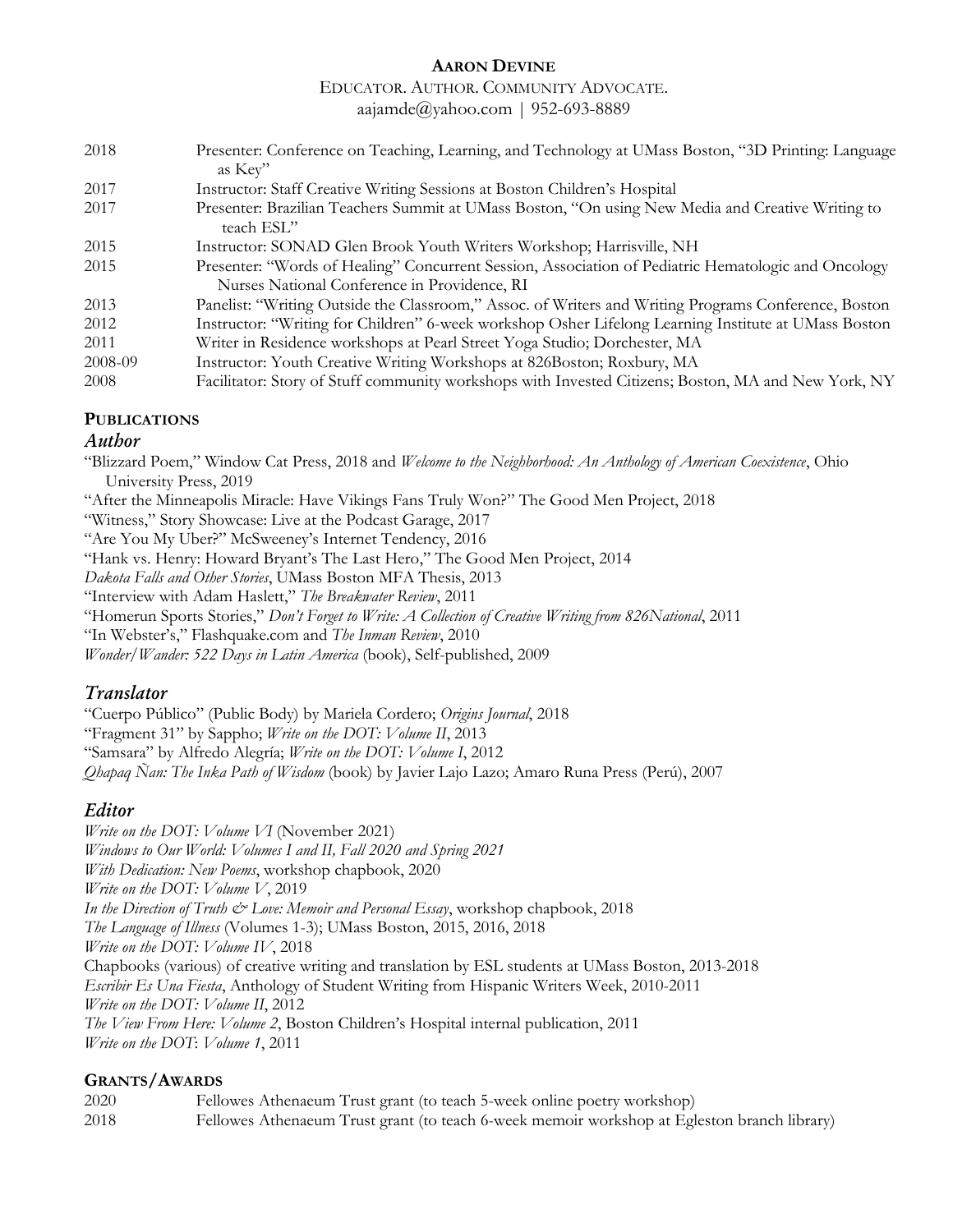# EDUCATOR. AUTHOR. COMMUNITY ADVOCATE.

aajamde@yahoo.com | 952-693-8889

| 2013                 | Creative writing award for outstanding achievement (UMass Boston MFA program) |  |                                                  |  |                                           |  |  |  |
|----------------------|-------------------------------------------------------------------------------|--|--------------------------------------------------|--|-------------------------------------------|--|--|--|
| $\sim$ $\sim$ $\sim$ |                                                                               |  | $\sim$ $\sim$ $\sim$ $\sim$ $\sim$ $\sim$ $\sim$ |  | $\sim$ $\sim$ $\sim$ $\sim$ $\sim$ $\sim$ |  |  |  |

- 2013 Program of the Year award for Write on the DOT, UMass Boston Beacon Awards
- 2005 Georgia/Petworth Neighborhood Advisory Neighborhood Commission grant for Play Tennis Day
- 2005 Coca-Cola Foundation community grant for Play Tennis Day
- 2004 Polytropos Award from the Core Curriculum at Boston University

#### **EDUCATION**

| 2010-2013 | MFA in Fiction, University of Massachusetts-Boston                             |
|-----------|--------------------------------------------------------------------------------|
| 2011-2012 | Certificate in Spanish-English Translation, University of Massachusetts-Boston |
| 2000-2004 | BA in English, minor in Spanish; magna cum laude, Boston University            |

#### **LANGUAGES**

*Spanish*—can read, write, and speak fluently; *Portuguese*—can understand in print and conversation. Some familiarity with basic words, phrases, and pronunciation in *Chinese*, *Haitian Creole*, and *Hebrew*.

### **COURSES TAUGHT**

*Course Title:* Beginner English Activities *Location:* Waltham Public Library (hybrid: online and in-person) *Dates:* October 2019 through present *Description:* Practice basic words and phrases. Learn library skills and how to use free online resources to study. Enjoy a supportive class.

\*

*Course Title:* English Writing and Conversation *Location:* Waltham Public Library (online, in-person) *Dates:* January 2020 through present *Description:* Improve communication skills in English through guided writing and conversation activities. Topics include art, music, and storytelling. Recommended for intermediate levels or higher, but all are welcome to participate as they can.

*Course Title*: The Language of Illness

*Location*: UMass Boston Honors College and College of Advancement and Professional Studies (CAPS) *Dates*: Fall 2015, Summer 2016, Fall 2017, Fall 2018

*Description*: From recent YA-sensation *The Fault in Our Stars* to the many hit TV medical dramas, there is something about illness that connects deeply and innately in our experience. Perhaps it is when we are most vulnerable that language becomes most vital. And at the same time: most difficult to express. In this course, we ask: What is the language of illness? What "undiscovered countries" can we explore from our encounters with illness: personal, professional, or intellectual?

*Course Title*: The Art of Storytelling *Location*: UMass Boston Honors College

*Dates*: Fall 2016, Fall 2018

*Description*: Whether seated around ancestral fires or streaming podcasts through earbuds, humankind has an innate thirst for stories that can express who we are and imagine who we might become. This course explores the craft and function of storytelling as a tool for individual and social empowerment. Students study cultural perspectives on storytelling while writing, adapting, and performing their own stories focused around identity and community. At the semester's culmination, students produce a live storytelling event at UMass Boston aimed at fostering conversation and community on campus.

*Course Title*: English Sounds and Storytelling *Location*: CAPS English as a Second Language (ESL) at UMass Boston *Dates*: Fall 2017 – 2018